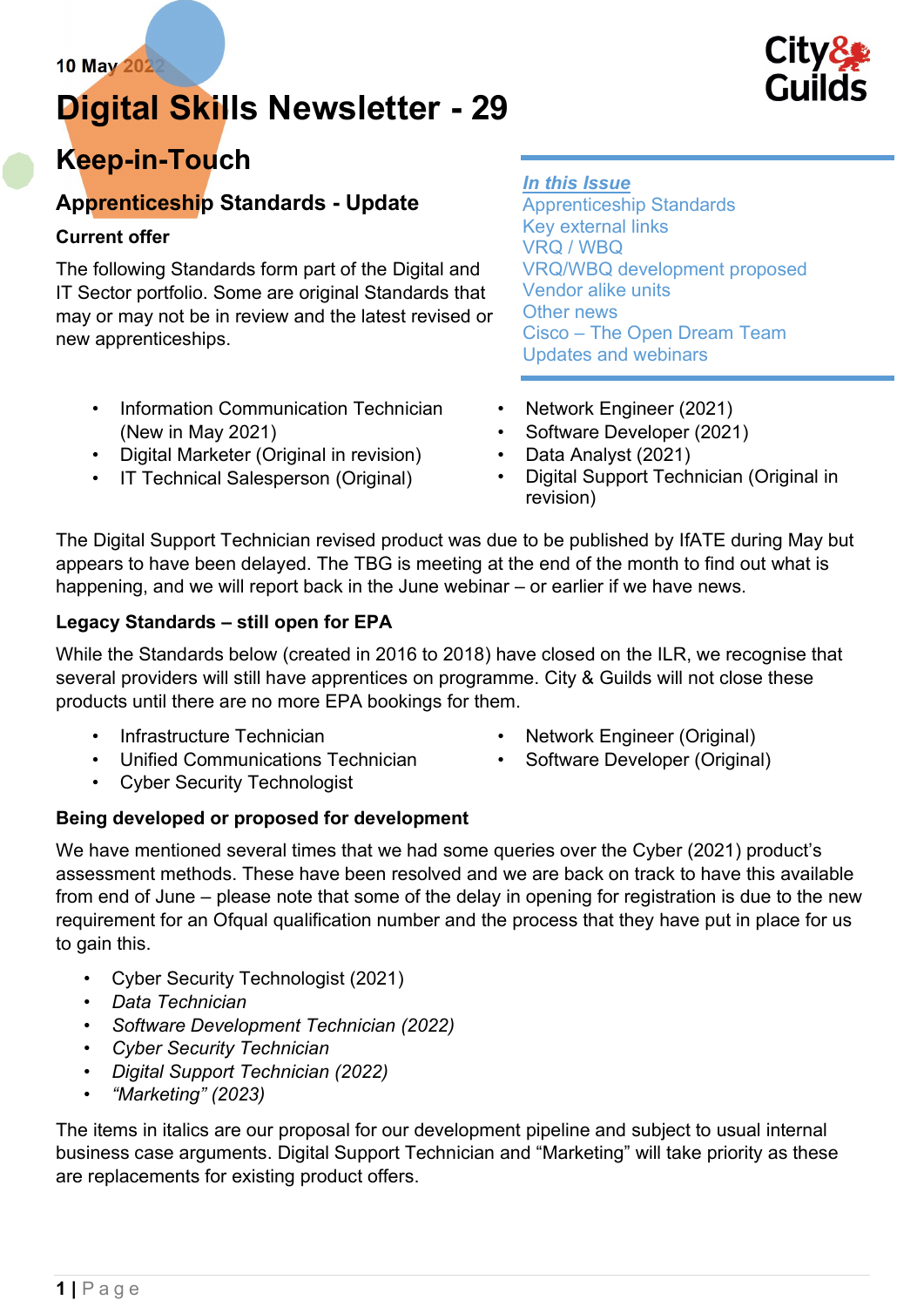### Apprenticeship training manuals (ATMs)

We have not provided an update on the support materials for awhile and are pleased to announce that work on the ATMs is coming to a conclusion for 4 of the Standards we offer.

- Level 4 Data Analyst
	- **Published: 4 May 2022**
- Level 4 Network Engineer
	- Published: 4 May 2022
- Level 3 Information Communications Technician
	- Delay due to illness of consultant, planned for 7 July 2022
- Level 4 Software Developer
	- Due for publication 29 July 2022

| <b>Title:</b> Level 4 Data Analyst Apprenticeship | <b>Title: Level 4 Network Engineer</b>       |
|---------------------------------------------------|----------------------------------------------|
| <b>Training Manual</b>                            | Apprenticeship Training Manual               |
| Product Code: SS049770                            | Product Code: SS049601                       |
| <b>Price:</b> £350 + VAT annual subscription      | <b>Price:</b> £350 + VAT annual subscription |

### Digital Marketer review

Thank you to those providers and employers who have already reached out to offer to join the Employer Group, we have passed on your details to the Co-Chairs.

This will be our last call for providers to get their employers involved to help influence:

- Help determine the final Outcomes (Knowledge, Skills, and Behaviours)
- Be part of the Assessment Plan development
	- Assessment methods (what and how many avoid exam tests  $(M/C)$ )
	- **Pass and Distinction criteria**
- Need Digital Marketer oriented people on the Group

The final deadline for this Standard to be presented to IfATE for approval is September 2022, which will require the Group to have the KSBs finalised, an Assessment Plan and the costs for both providers and EPAOs. We will look to input on the costs and hope to have at least one of our providers involved as well – bearing in mind the difference in funding of the products being replaced.

### Key external links

### Government

Coronavirus: https://www.gov.uk/government/publications/coronavirus-covid-19-apprenticeshipprogramme-response

Redundancy support: https://help.apprenticeships.education.gov.uk/hc/en-

garticles/360015630040-Redundancy-SupportService-for-Apprentices

Latest Data: https://explore-education-statistics.service.gov.uk/find-statistics/apprenticeships-andtraineeships/2020-21

Funding bands: https://www.gov.uk/government/publications/apprenticeship-funding-

bands?utm\_medium=email&utm\_campaign=govuk-notifications&utm\_source=84ccd136-7a5e-4b36-b402-8809afaef7d0&utm\_content=daily

Funding rules: https://www.gov.uk/guidance/apprenticeship-funding-

rules?utm\_medium=email&utm\_campaign=govuk-notifications&utm\_source=b948706d-a63b-4ec0-94db-800ec0744760&utm\_content=daily

Achievement rates: https://explore-education-statistics.service.gov.uk/findstatistics/apprenticeships-and-traineeships/2020-21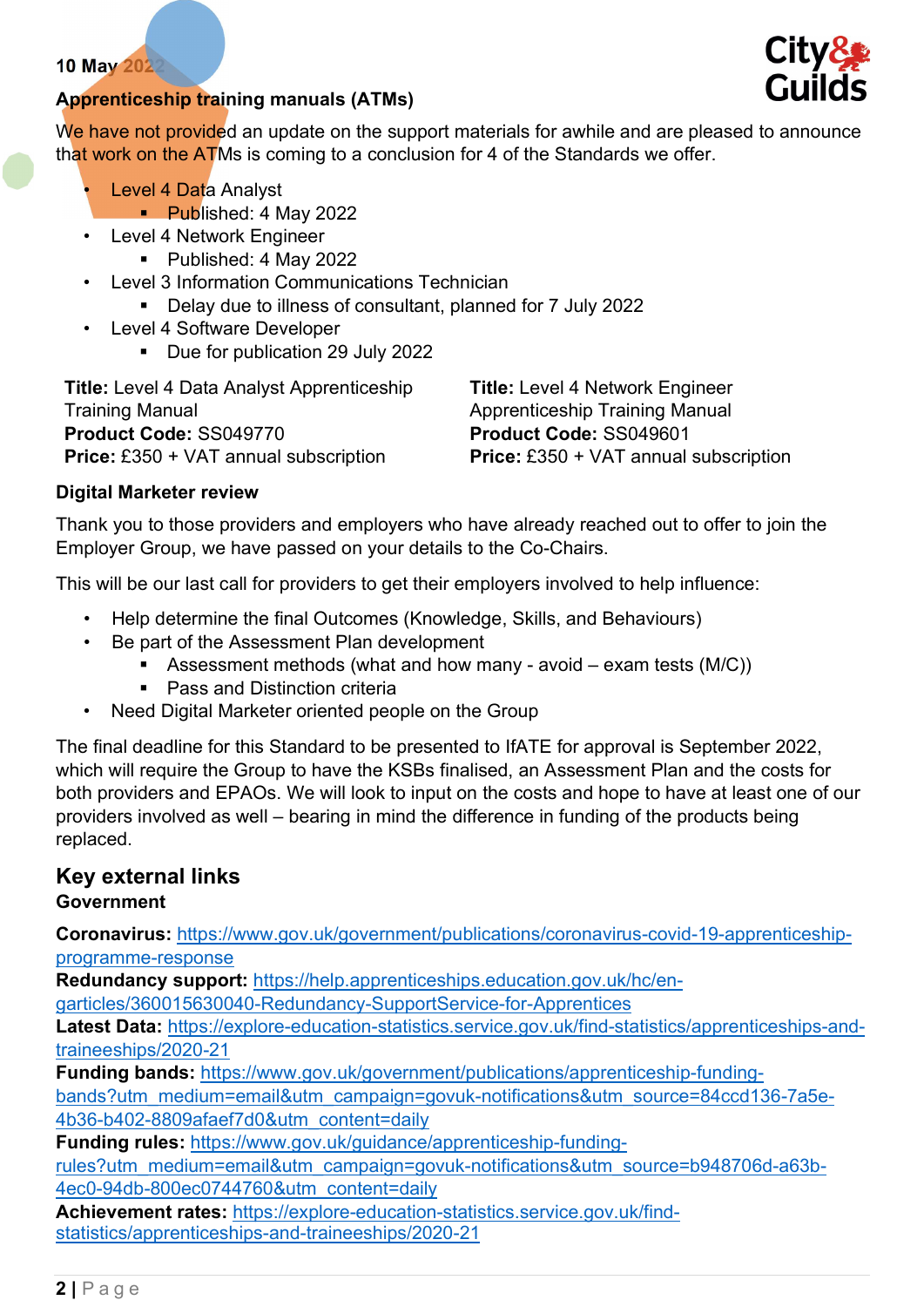### IfATE



Coronavirus: https://www.instituteforapprenticeships.org/covid-19-information-regardingapprenticeships/

Revisions status: https://www.instituteforapprenticeships.org/developing-newapprenticeships/revisions-status-report/

### **Ofqual**

Approach to EQA: https://www.gov.uk/government/publications/apprenticeship-end-pointassessments-a-guide-for-employers

### VRQ / WBQ qualifications published

### Vocational Related Qualifications offer

- 7276-11 Level 1 ICT Systems Support PC Maintenance
- 7540-12 Level 2 ICT Systems & Principles / ICT System Support
- 7540-13 Level 3 ICT Systems & Principles / ICT System Support
- 7630-04 Level 4 ICT Systems & Principles
- 3668-02 Level 2 Communications Cabling
- 3668-03 Level 3 Communications Cabling
- 3667-03 Level 3 Designing and Planning Communications Networks

### Vocational Related Qualifications tested by M/C exam offer

Infrastructure Technician (9628)

- Certificate in Networking & Architecture
- Award in Mobile & Operating Systems
- Award in Cloud Services
- Award in Coding & Logic
- Award in Business Processes

Digital Marketer (9628)

- Award in the Principles of Coding
- Certificate in the Principles of Online & Offline Marketing
- Certificate in Digital Marketing Business Principles

### Cyber Security (3660)

- Certificate in Cyber Security Introduction
- Certificate in Network & Digital Communications Theory
- Award in Security Case Development & Design Good Practice
- Award in Security Technology Building Blocks
- Certificate in Employment of Cryptography
- Award in Risk Assessment in Cyber Security
- Certificate in Governance, Law, Regulation & Standards in Cyber Security

### Network Engineer (9628)

- Diploma in Network Principles
- Diploma in Network Systems & Architecture
- Diploma in Network Security

### Software Developer (9628)

- Diploma in Software Development Methodologies
- Diploma in Software Language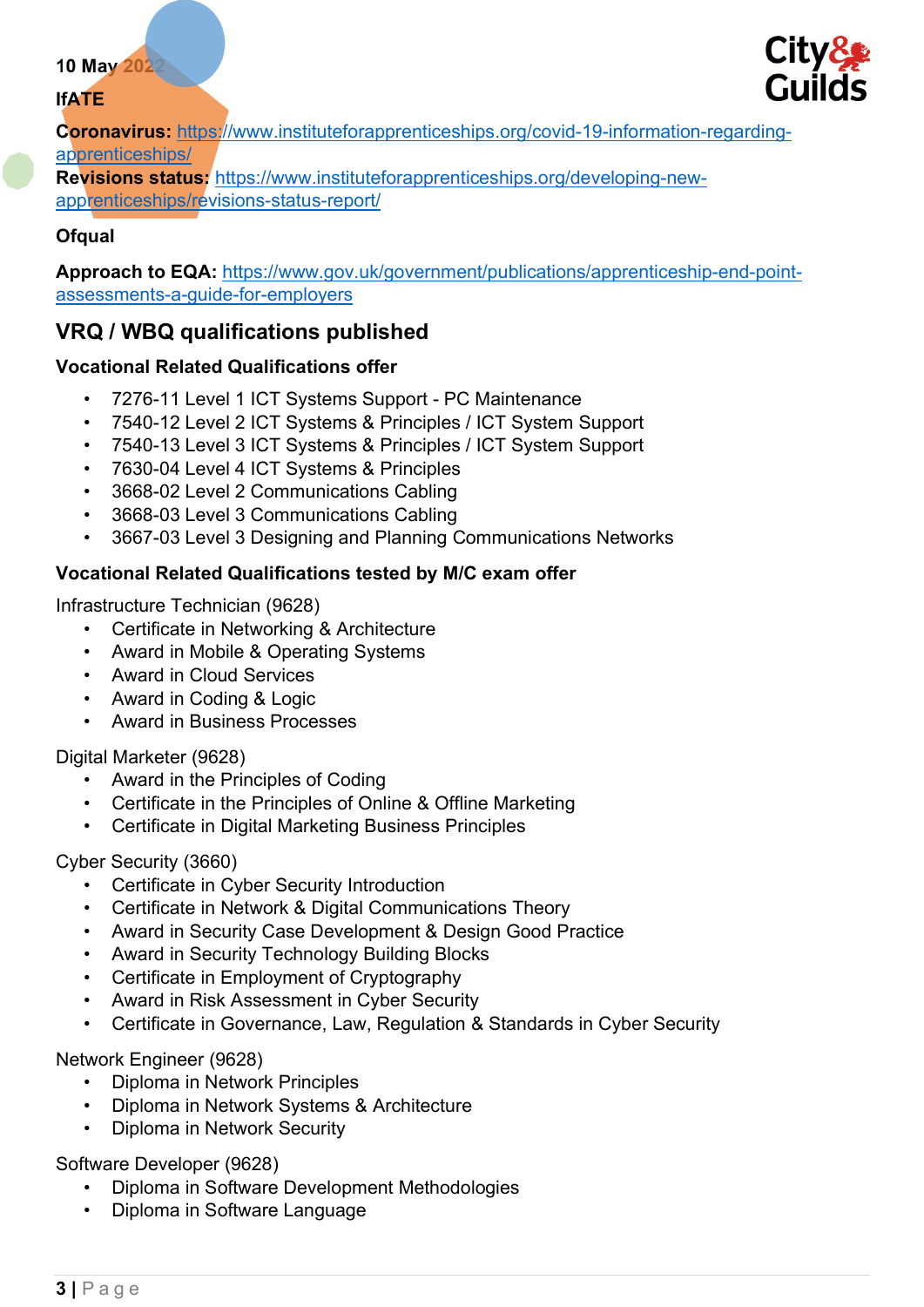

### Work Base Qualification offer (do not have to be delivered in the workplace)

- 4520-02 Level 2 ICT Professional Competence
- 4520-03 Level 3 ICT Professional Competence
- 4520-04 Level 4 ICT Professional Competence

#### **Hybrid**

- 4249-01 Entry Level 3 Award and Certificate for IT Users (Start IT iTQ)
- 7574-01 Level 1 IT users (iTQ)
- $\cdot$  7574-02 Level 1 IT users (iTQ)
- $\cdot$  7574-03 Level 1 IT users (iTQ)
- 7513-03 Social Media for Business
- 7513-30 Level 3 Digital Marketing
- 7513-40 Level 3 Digital Marketing

### Proposed development work for VRQs and WBQs

To maintain our products availability across SASW (Wales Apprenticeship Frameworks) that are now occupational focused, City & Guilds will look to provide pathway certification with in the 7540 and 4520 products. The proposed titles are liable to be:

- Data Analytics
- Digital Telecoms
- IT Infrastructure
- Information Security
- IT Solutions Development & Support
- Digital Content Management

These also fall in line with the Apprenticeship Standards in England, where the Government is proposing Occupational Technical Qualifications (OTQs) to be developed against the Level 3 products. Where an OTQs overlap with a T-Level then we – or other Awarding Bodies equivalents  $-$  will not be able to be offered into the 16-19 market but all will be available for 19+

### Vendor Alike units

We have talked often about these units within our qualifications (7540 and 4520), that allow our providers to offer vendor learning and certification under the funded programme rather than doing them as add-ons or additional learning. While these products were originally designed with Cisco, CompTIA and Microsoft, City & Guilds has seen that many of these units could be used with other Vendors – AWS, Juniper, Huawei among many others.

If you are unfamiliar with what these units are, here is the current list:

CompTIA (other vendors as appropriate)

- Practical fundamentals of ICT
- Fundamentals of IT technology
- Principles and concepts of Cloud computing
- ICT fundamentals
- Fundamentals of Linux based operating systems
- Implementing and maintaining Cloud technologies & infrastructure
- Configure and manage Linux based operating systems
- Implement and manage a network
- Securing ICT systems and networks
- Install and configure a server
- Implement and manage a mobile computing environment
- Developing security for mobile apps on iOS
- Developing security for mobile apps on Android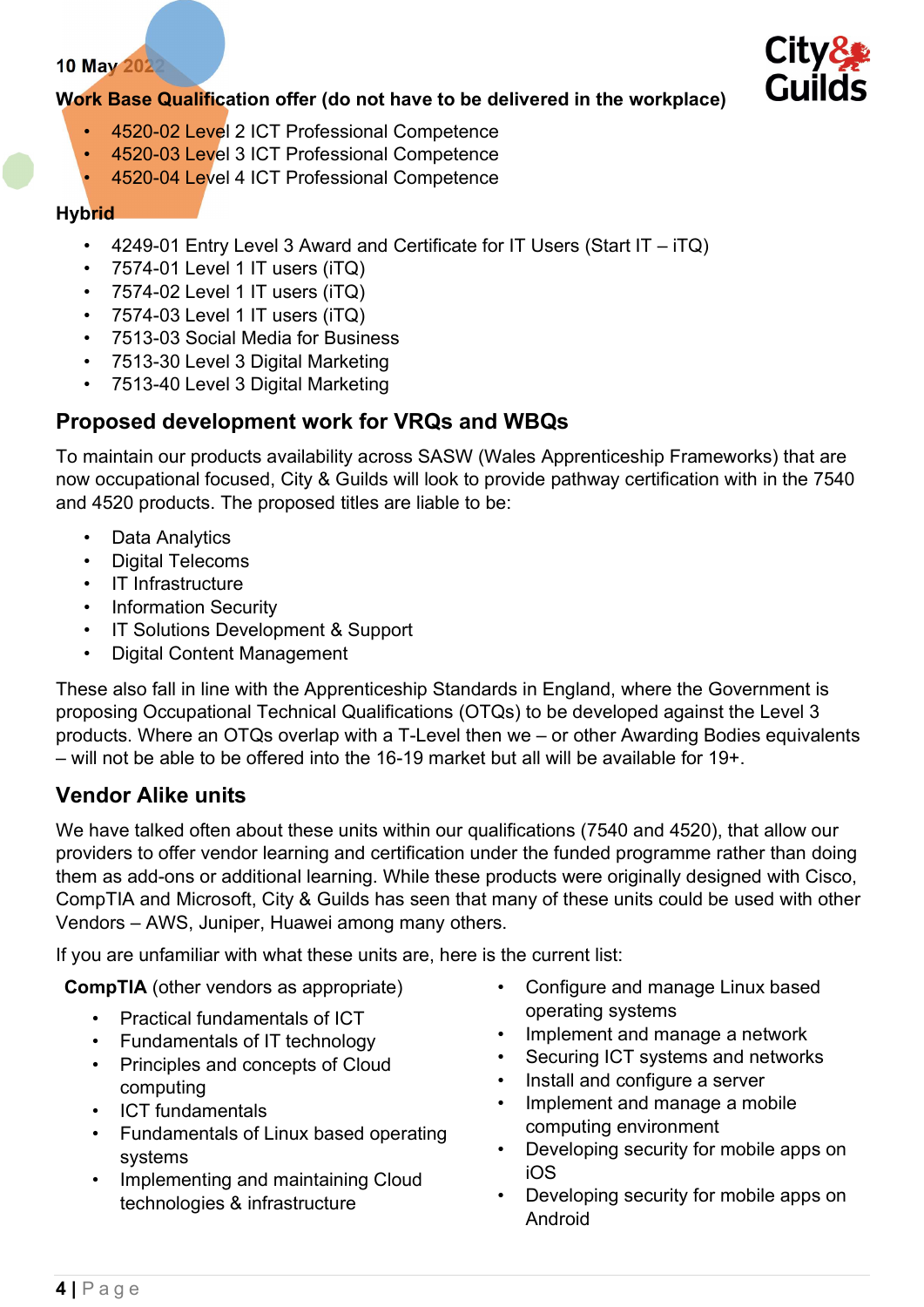**Microsoft (other software vendors were** appropriate)

- Fundamentals of Windows based server administration
- Fundamentals of Database administration
- Fundamentals of Windows based operating systems
- Software development fundamentals
- Gaming development fundamentals
- HTML5 application development fundamentals
- Software testing fundamentals
- Networking fundamentals
- IT security fundamentals
- Windows development fundamentals
- Web development fundamentals
- .NET fundamentals
- Mobile development fundamentals
- Administering server databases

Cisco (Juniper, Huawei, and others)

- Introduction to networks
- Routing and switching essentials
- Scaling networks
- Connecting networks
- ICT fundamentals

### Other news

### Adult Education Budget – Ukraine

ESFA have confirmed that all Ukrainian adults and their family members supported through the Ukraine Family Scheme and Ukraine Sponsorship Scheme are immediately eligible for FE 19+ funding and are exempt from the 3-year residency requirement.

They can access funding immediately. This has been confirmed in the recently updated version of the AEB Funding Rules for 2021-22.

- https://www.gov.uk/guidance/apply-for-a-ukraine-family-scheme-visa
- https://www.gov.uk/guidance/apply-for-a-visa-under-the-ukraine-sponsorship-scheme

### DfE and Level 2 IT User qualifications – Consultation results

The DfE have launched a consultation on the L2 and below qualification offer as part of the skills reforms.

The consultation is seeking views on proposals to reform technical and academic qualifications at level 2 and below. (GCSEs, Functional Skills Qualifications and Essential Digital Skills Qualifications are not included)



- Administering a Windows based server
- Configuring advanced Windows server services
- Configuring Windows based systems
- Installing and configuring Windows based servers
- Programming in HTML5 with JavaScript and CSS3
- Implementing a Windows based data warehouse
- Managing a Windows based system
- Designing and implementing a Windows desktop infrastructure
- Implementing Windows Desktop application environments
- Supporting Microsoft Exchange Server solutions
- Designing and implementing a Windows server infrastructure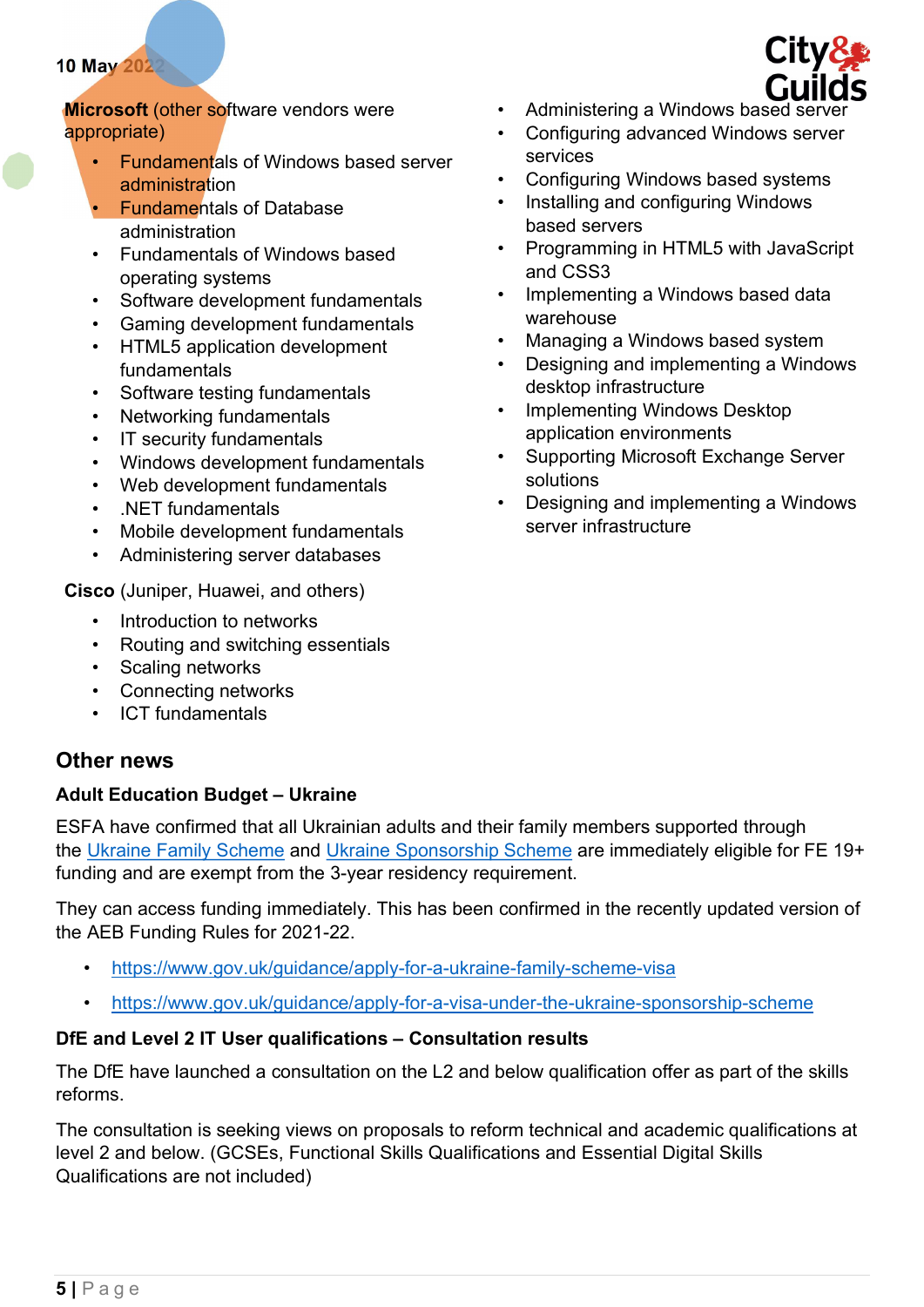

Aims to create a streamlined qualifications landscape to ensure that every qualification approved for public funding has a distinct purpose, is high quality, and supports student progression. This will inevitably lead to some qualifications at L2 and below being defunded.

### MCA and GLA – how to not lose Level 2 IT User funding

Some educational funding has been placed into the hands of Mayoral Combined Authorities (MCA) and Greater London Authority (GLA), which allows them to place qualifications on a list for funding where local demand shows it is still required but Government funding may not be available.

For those providers who use the Level 2 IT User qualifications (7574) either as a standalone or alongside other products to develop or enhance people digital skills, this may be the way to keep those programmes going. You and the local employers you work with can lobby your MCA or the GLA and have this product included along with a number of others that we have listed a couple of months ago here and on the webinar.

If this level of product loses funding, then learners will face a steep step from Essential Digital Skills (with very small breadth and depth of content) Level 1 to Level 3 full blown applications skills and knowledge. Please use this facility to help continue your delivery.

### Adult Education Budget funding rules

ESFA have published the 2022-23 Draft AEB Funding Rules. we will cover any changes to the rules and an overview of the contents in the first summer term Funding and Policy Update webinar in May.

For those of you interested in the details, the document can be found here: https://www.gov.uk/government/publications/adult-education-budget-aeb-funding-rules-2022-to-2023

### T Level Funding Guidance

ESFA have also published the T Level Funding Guidance for 2022-23, we will cover any changes to the rules and an overview of the contents in the first summer term Funding and Policy Update webinar in May.

The document can be found here - https://www.gov.uk/government/publications/t-level-funding

#### Government Skills Revolution Campaign for SME's

The Government has launched a Skills Revolution campaign aimed at SMEs to encourage them to access the opportunities and funding available to them to upskill/reskill their workforces. If you check the hashtag #SkillsRevolution! On LinkedIn, Twitter, and Facebook, you will see the series of promotions they have put out.

The actual. Government web page can be found:

https://find-employerschemes.education.gov.uk/?utm\_source=li&utm\_medium=organic&utm\_campaign=rev&utm\_term =moti&utm\_content=video\_success

It lists the various options employers can access and might be of some interest to providers and smaller businesses.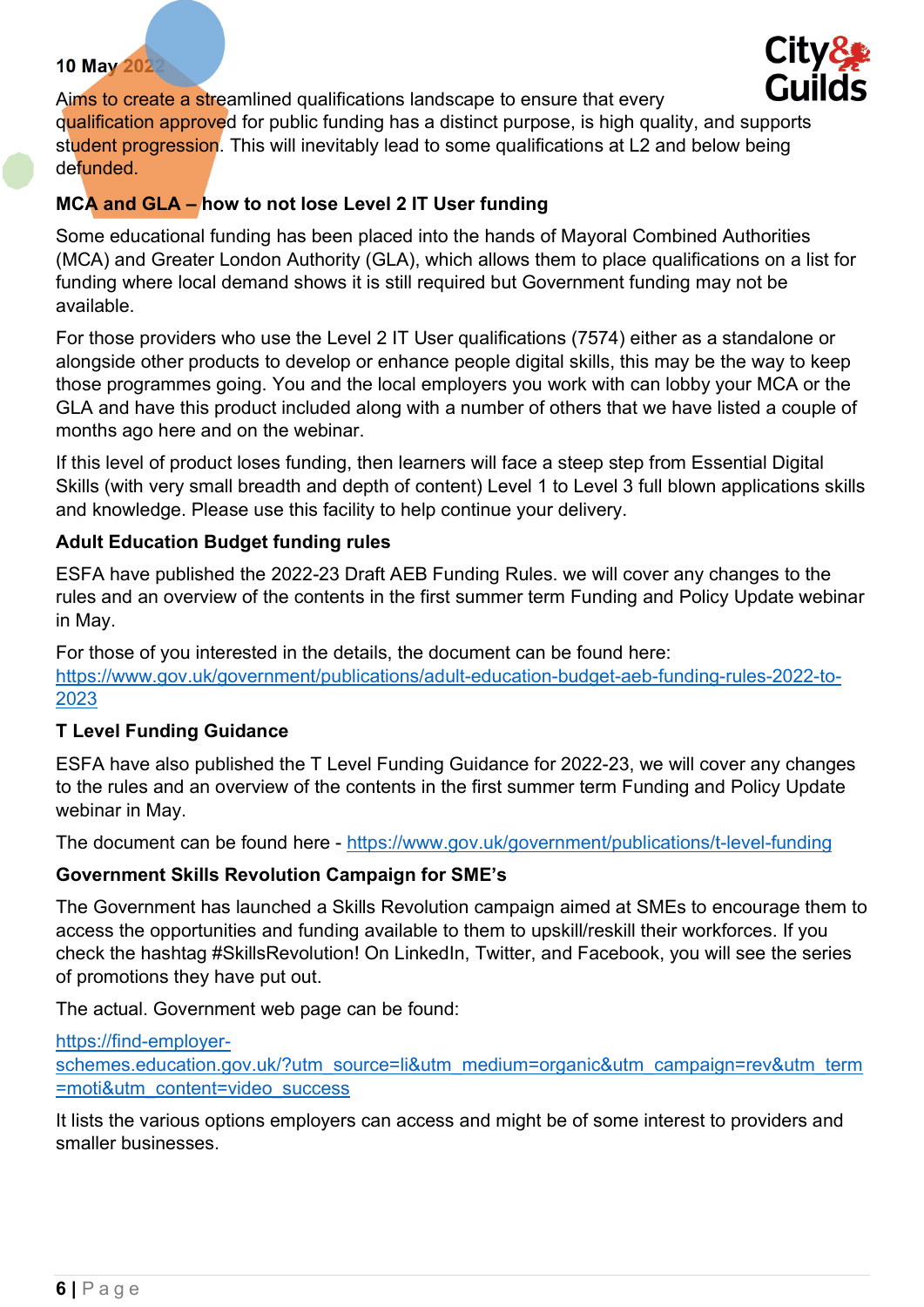

### IfATE Recruitment for their Apprentice Panel

The Institute for Apprenticeships and Technical Education (IfATE) has launched a recruitment campaign for new people to join their panel of apprentices. The panel influences policy thinking on apprenticeships from an apprentice's viewpoint, and members act as ambassadors for apprenticeships.

This could be an opportunity for your apprentices to make sure programmes they are on or have been on are the best they can.

#### The closing date for applications is midnight on Monday 16 May 2022

More information can be found here https://www.instituteforapprenticeships.org/about/newshub/news-events/launch-of-apprenticepanel-open-recruitment-2022/

#### Post 16 Skills Bill is now in legislation

The bill passed through parliament to become legislation last week. Here is a summary of the key points but expect to hear more in the coming months.

- a) Increased the number "mandatory encounters" that school pupils have with technical education and training providers.
- b) Delays the defunding of level 3 qualifications that overlap with T Levels by one year
- c) Gives the Secretary of State (SoS) legal powers to designate and remove designation of employer representative bodies (ERB's) responsible for developing Local Skills Improvement Plans (LSIPs).
- d) Gives the SoS legal powers to introduce "statutory guidance" to tell ERBs who they should consult with and what should go in to their LSIP's
- e) Introduces new duties on college governing bodies to review and publish how their education and training offer is meeting local skills needs (linked to LSIP's)
- f) Gives the SoS legal powers to intervene where colleges and providers are not meeting the local skills needs (potential to remove funding)
- g) Gives the SoS legal powers to introduce an official list of approved post-16 training providers, along with new conditions for registration and restricting access to funding to providers on that list (also for charging a fee for providers to enter that list!)
- h) Puts the Lifelong Loan Entitlement on a statutory footing to provide loans with four years of post-18 education for modular and full qualifications at levels 4 to 6, this is set to come on stream in 2025, currently at consultation stage – City & Guilds has responded to this
- i) Gives the Institute for Apprenticeships and Technical Education powers to approve and withdraw approval for technical qualifications, and to charge awarding bodies for qualification approval (IfATE have already been instructed to develop a fee and charging regime).

#### Extensions to Government initiatives

#### Apprenticeship Employer Incentive

The application deadline for the £3,000 incentive payment for hiring a new apprentice has been extended to 20 May 2022. Employers can apply for apprentices with an employment start date from 1 October 2021 to 31 January 2022. They will also need to have an apprenticeship start date from 1 October 2021 to 31 March 2022.

https://www.gov.uk/guidance/incentive-payments-for-hiring-a-new-apprentice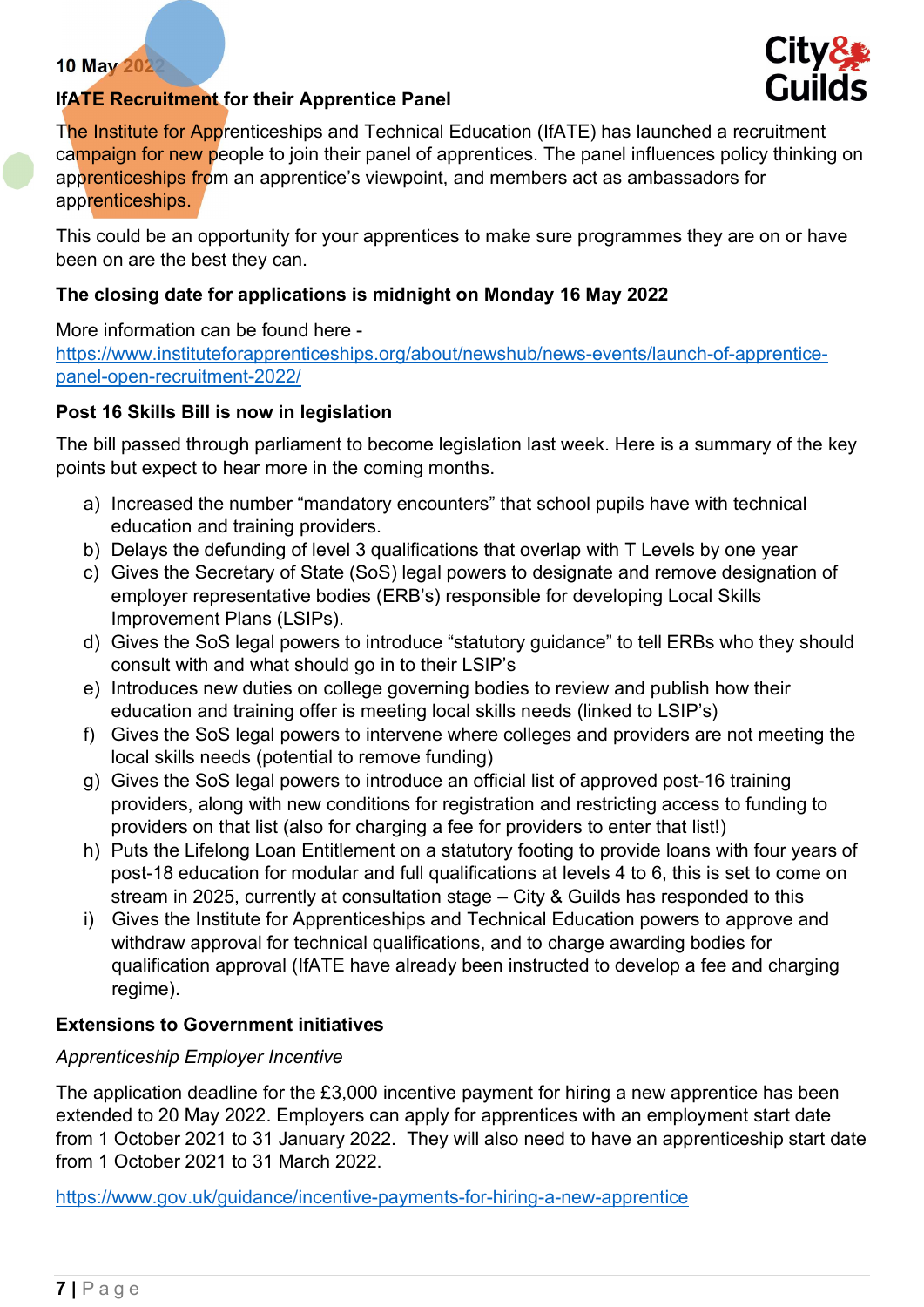### Universal Credit Extension



DWP/Gov have extended the opportunity for Universal Credit claimants in the intensive work search group to be able to attend full-time, work-related training opportunities lasting up to 16 weeks across Great Britain as part of their work search activity. This is a great opportunity for providers, as previously, the 16 hrs training per week maximum was all unemployed claimants could access, severely restricting their opportunity to gain new skills and hand-tied providers when designing courses and programmes to support the unemployed.

It is also great for claimants who are eligible for a traineeship (16-24 unemployed) as they can now access a traineeship and not lose their unemployment income. The flexibility has been extended until 28 April 2023.

### Cisco – The Open Dream Team

#### Nominate Your Students to become a Member of The Open Dream Team (this is a paid internship)!

### Please note: this is not a City & Guilds initiative, and all questions should be sent to either the NetAcad email at the end of this item or contact Straight Up Technologies.

The student application for The Open Dream Team has been extended to May 20, 2022.

Nominate your top students today for a chance to become a member of The Open Dream Team in St. Andrews, Scotland, from June 23 – July 21,2022.

This year Cisco and Straight Up Technologies (SUT) will host 3 qualified Networking Academy students from the United Kingdom to participate on the Dream Team. This is an extra special event this year as The Open is celebrating its 150th year!

Selected students will work alongside Straight Up Technologies (SUT) engineers to help build and support the network deployment, setup the various networks, test for speed on mobile devices to support attendees, and identify any network issues. Along with being a paid internship, shared housing, airfare, and daily expenses will be taken care of as well.

This is a great resume-building opportunity and a way for students to showcase relevant IT skills as a Networking Academy student. It could even open doors to new employment opportunities.

Students must meet the following criteria to apply to the Dream Team:

- Must be a current Cisco Networking Academy student
- Must be 18 years or older at time of entry
- Must be located in the United Kingdom (Scotland, Wales, Northern Ireland, and England) and available to work on the following dates: June 23, 2022, through July 21, 2022 (approximately)
- Must have completed CCNA 1 course in Networking Academy
- Must be able to complete physical tasks required, including lifting 40+lb and extensive walking
- Must be nominated by your Networking Academy instructor
- Finalists must be able to show proof of vaccination and booster for COVID-19 and follow any additional Straight Up Technologies ("SUT") and Royal & Ancient ("R&A") COVID-19 safety requirements (such as wearing a mask, social distancing, etc.)
- May be required to sign additional documentation by Straight Up Technologies (SUT) and/or R&A
- Full background check will be performed and required for all Finalists
- Enthusiasm for technology and learning